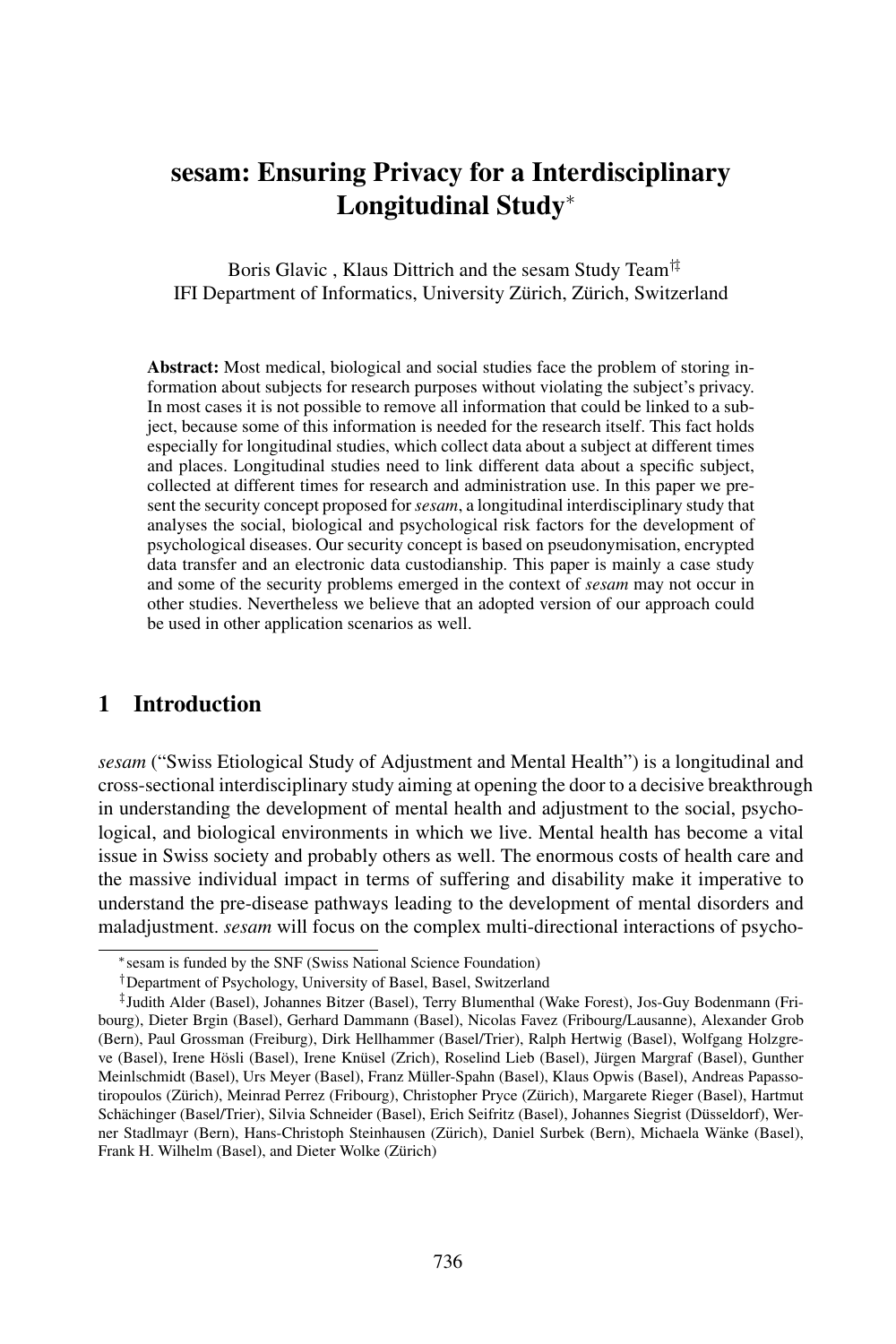social and genetic-biological variables across time and between generations, by combining longitudinal, cross-sectional and experimental approaches in a coherent interdisciplinary strategy. Beginning with pregnancy and including the entire risk period for the development of most mental disorders, a large population sample of 3,000 children will be studied together with their parents and grandparents. By adding an experimental manipulation of the nurture component of the assumed etiological factors (i.e., preventive intervention modules in precisely defined high-risk subjects), causal understanding will be enhanced. Among the outstanding conditions that Switzerland offers for *sesam* are an excellent technical and societal infrastructure, low mobility of the population, and the long-term perspective of the Swiss National Science Foundation funding. Using Switzerlands unique infrastructure, *sesam* will yield a national treasure for scientists, public policy developers, and the future generations of Swiss citizens, strengthening the country's position in a strategically important field of key relevance for society and economy.

The *sesam* project is divided into a core study that collects data from the complete cohort of paticipating subjects and several individual projects, which study special research problems with subsamples of the cohort. The *sesam* study will recruit subjects at maternity clinics in different cities in Switzerland. In each city a local *sesam* site will be established for data collection. All data collected at the different local *sesam* sites or clinics will be transferred to the *sesam* central site located in Basel, stored in a central database (*sesamDB*) and reviewed for quality assurance.

The *sesam* study will generate a large amount of data like questionnaires, biological analysis, genetic data, multimedia content and sequence data. Most of this data contains personal information about participating subjects. Longitudinal studies need this type of personal subject information for administrative use. The data collected is of prime importance for the study. Data loss could compromise the progress of the project. Therefore an appropriate backup strategy is needed to reduce the probability of data loss.

The remainder of the paper is organized as follows. In section 2 we discuss existing research in the field of security and privacy. The security requirements of the *sesam* project are presented in section 3. An overview of the *sesam* security concept is given in 4. The following sections cover data collection (secion 5), data storage (section 6) and data export (section 7) in more detail. Finally in section 8 we present considerations and an outline for future work.

### 2 Related work

A lot of research from various computer science communities focuses on security and privacy. In the database community access control, data encryption and anonymous connections were developed to secure database systems [CFMS95].

A formal definition of the concepts pseudonym and anonymisation we use in our approach is given in [PH06]. The authors define anonymity as the state of not being identifiable within a set of subjects. In the contrary a pseudonym is an identifier for a subject. The strength of the anonymity a pseudonym can provide depends on the knowledge of certain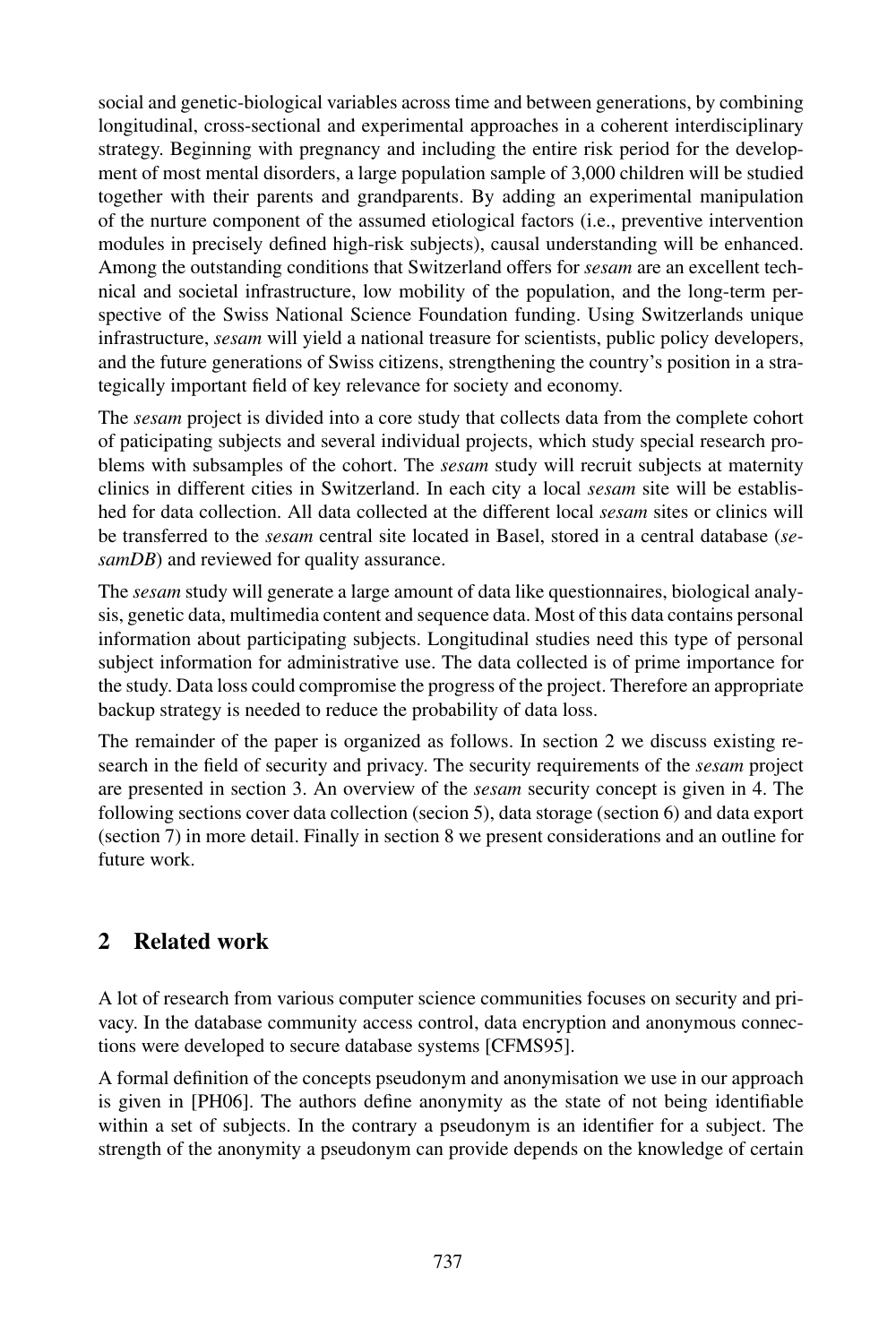parties about links between subjects and pseudonyms.

Another important research field is secure data transfer. One goal of secure data transfer is to protect the content of transferred messages from unauthorised access. This can be achieved by using Cryptographic methods [Sti95] to encrypt the message content. Other goals are providing anonymity for communicating subjects and authentication of the communicating subjects (for example by using digital certificates [Woh00]).

### 3 Security requirements for *sesam*

The *sesam* study collects a large amount of "critical" data like genetic data and video observations. From an ethical point of view this data should be completely anonymised to protect the subject's privacy. But a complete anonymisation may result in reduced data quality and loss of information. For example, it is possible to identify a subject in a video observation. However complete anonymisation of video observations cannot be achieved without a certain amount of information loss. Data quality is of high importance for *sesam* and thus a complete anonymisation is not applicable. Protecting privacy is further complicated by the fact that it is essential for a longitudinal study to be able to link a subject and the data collected about this subject. E.g. an individual project may focus exclusively on depressive persons. To find the set of depressive subjects it is necessary to link subject information with scientific data (find the names of subjects with the diagnosis depressive). Because of the need to link subjects and scientific data even anonymisation without quality reduction is not applicable for *sesam*. Considering these constraints, protecting the subject's privacy is limited to pseudonymisation of scientific data and protecting the data and mapping between subjects and data from unauthorised access.

Independent of the problem of privacy protection, the scientific data collected by *sesam* represents a substantial value for the project and should be protected from unauthorised access and manipulation. For example, other scientists who do not have the resources or time to conduct a long-term study will be interested in the collected data. As stated before a backup strategy is needed to prevent data loss. It is important to include the backup strategy in the considerations for a security concept to avoid further security vulnerabilities induced by multiple data versions located at different places.

*sesam* will collect data and perform analysis at different sites. An security concept should enable secure data transfer between the data collection sites and the central site and protect *sesamDB* from unauthorised access.

Having these facts in mind the main requirements for the development of a security concept for *sesam* are:

- secure data collection
- secure data transfer between data collection sites and the central site
- protect mapping between subjects and scientific data
- protect backups from unauthorised access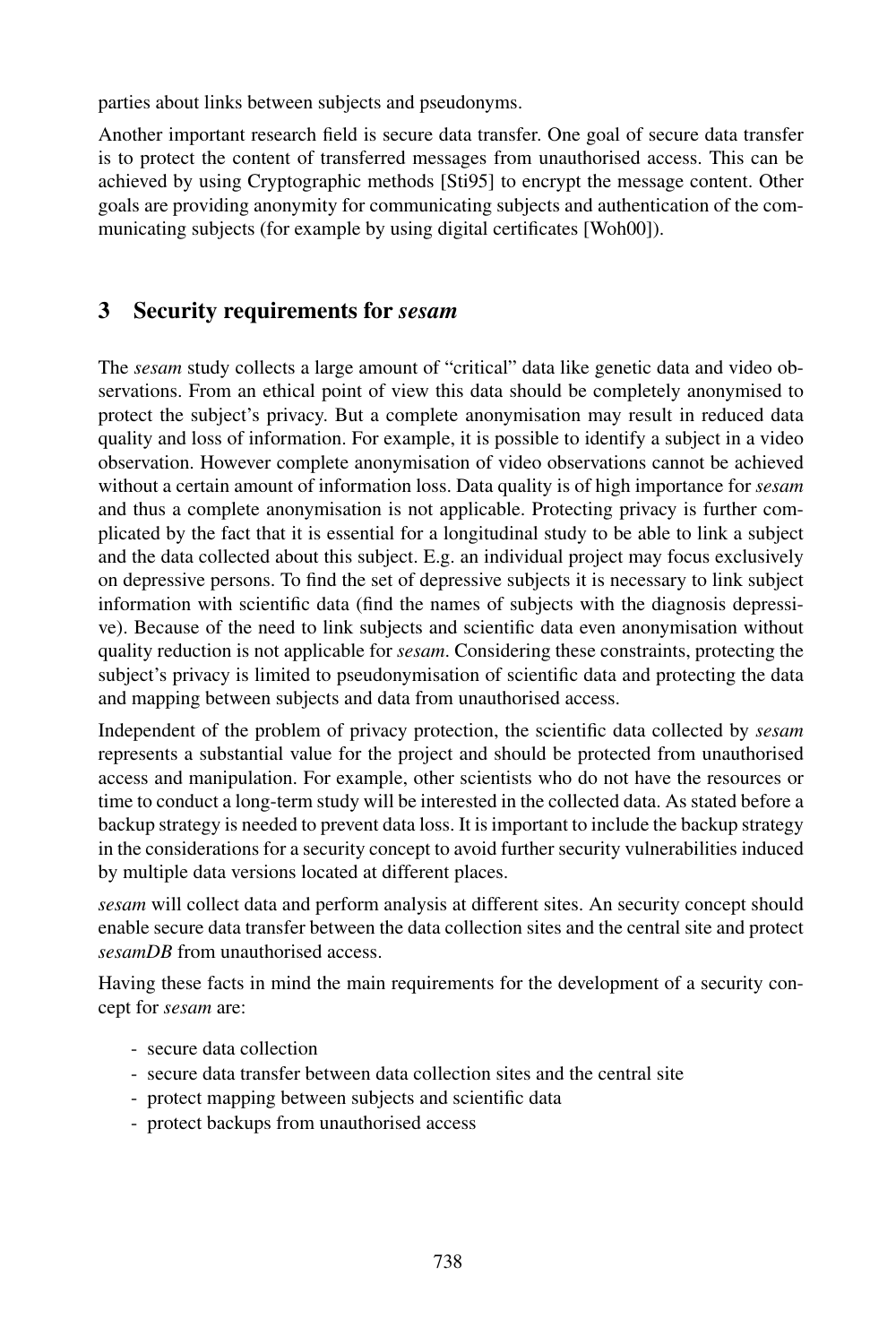### 4 A proposal forasecurity and privacy protection concept in *sesam*

The security strategy we develop for *sesam* covers the three parts data collection and transfer, data storage and data export. To guarantee a high security standard the central *sesam* database *sesamDB* will be connected neither directly nor indirectly to the Internet. An Internet connection would reduce the effort for communication between the different *sesam* sites, but would result in a less secure system and higher costs for securing *sesamDB*. Even more important a database without an Internet connection will be more likely accepted by the public. To protect the data transfer between the central site and the data collection sites we use an asymmetrical encryption technique. Note that the encryption technique is only loosely integrated in our approach and can be easily replaced. Thus we can change our encryption technique to the future if it is not considered secure any more.

Before we present the topics of data collection, data storage and data access in detail, we first introduce the roles used in our concept.

- *data collector* (collects data about subjects)
- *quality assurance* (reviews data for quality assurance)
- *sesam scientist* (analyses the scientific data)
- *sample collector* (collects samples from subjects)
- *sample manager* (manages samples at the central site)
- *sesamDB admin* (administrates *sesamDB*)
- *mapDB admin* (administrates *mapDB*)
- *data entry* (stores data in *sesamDB*)
- *sesam messenger* (transports data between the different sites)
- *mail manager* (manages incoming and outgoing mail)

Note that our complete data management concept uses more detailed role descriptions, but in this paper we focus on the roles essential for the security concept.

#### 5 Data collection and transfer

Data collected at different *sesam* sites will be transferred to the central site and stored in *sesamDB*. To identify which data was collected about which subject a measurement identifier will be attached to each collected data item. The measurement identifier or MI consists of the subject's name, the date of measurement, the name of the *data collector* and additional information about the measurement. The role *data collector* enters the information needed via an user interface. An asymmetrical encryption technique is used to encrypt the MI. We refer to the result of the encryption process as transfer code or TC. When the collected data is transferred to the central site, the TC is transferred as well. At the central site the TC is decrypted and replaced with a subject pseudonym (see section 6). While each *data collector* holds the public key used for encryption, the private key is stored exclusive in *sesamDB* and is only accessible via the client application used for data entry.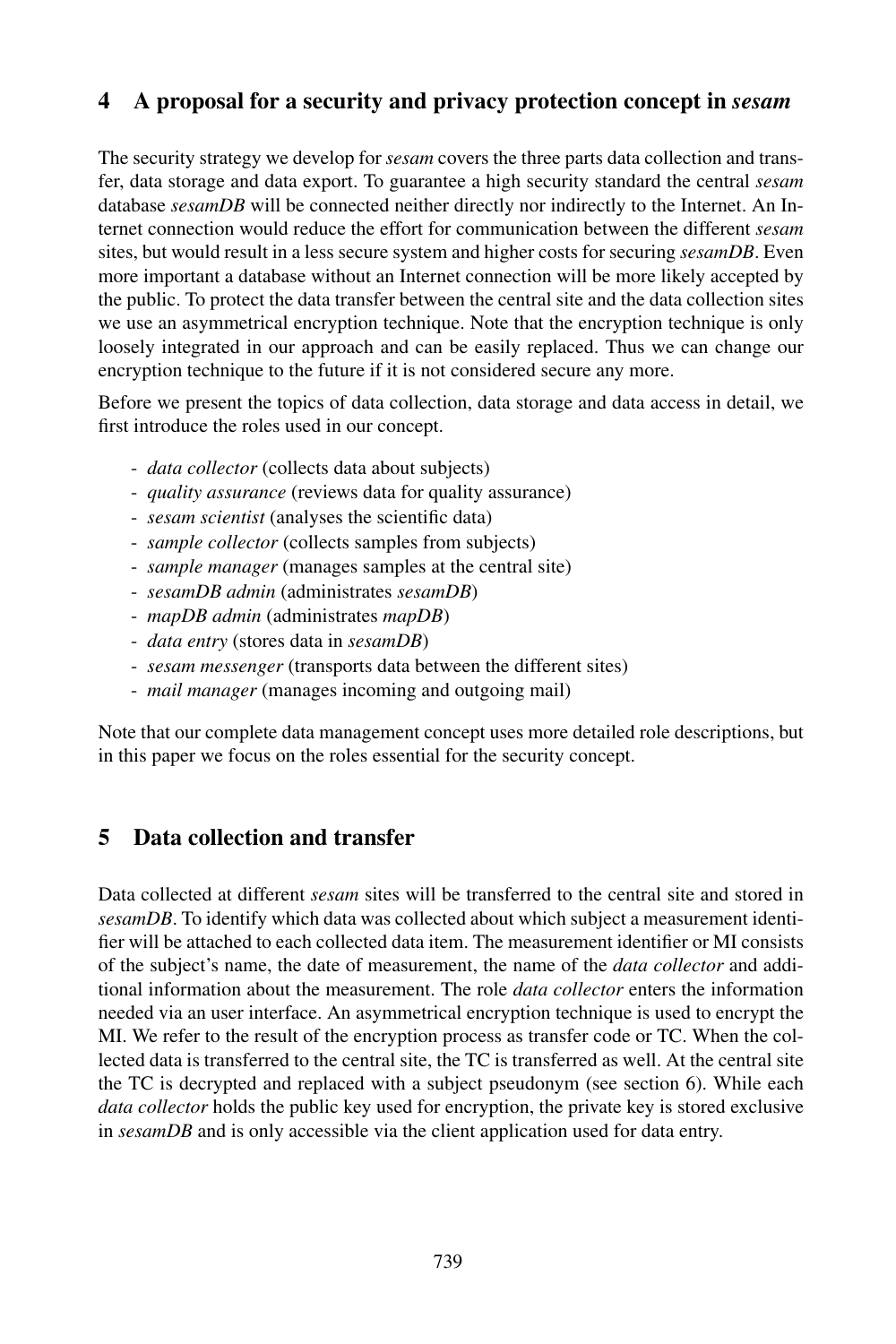The collection and transfer processes for the various data types collected by *sesam* differ in detail. A detailed description of all processes is beyond the scope of this paper. Instead we explain these processes by means of the processes for questionnaires.



Abbildung 1: data collection, transfer and storage process for questionnaires

Questionnaires are filled in by the subject's at their homes. The prefabricted questionnaires are prepared and send to the subjects by the role *mail manager*. The *mail manager* uses an application to prepare three labels for the process. The first label contains the mail address of the subject. The second label is a two-dimensional barcode, representing the transfer code TC. The last label is a barcode label representing the archive code AC (a random number including a checksum). The propose of the archive code is discussed in the next section. The *mail manager* labels a prefabricated questionnaire with the TC and AC labels. The questionnaire together with a return envelope is put in an envelope and the envelope is labeled with the address label. This envelope is send to the subject via mail.

### 6 Data storage

As stated in section 3 it is not possible to remove all identifying information from the collected data and *sesam* needs a facility for connecting subjects and scientific data. Thus it is not feasible to anonymise the collected data and besides the general protection of *sesamDB* we placed a special focus on the protection of the mapping between subjects and scientific data and pseudonymisation. We use pseudonyms called subject identifiers or SIDs to identify the subjects about which scientific data was collected. All personal information like name or address is stored associated with another pseudonym called subject study number or SSN.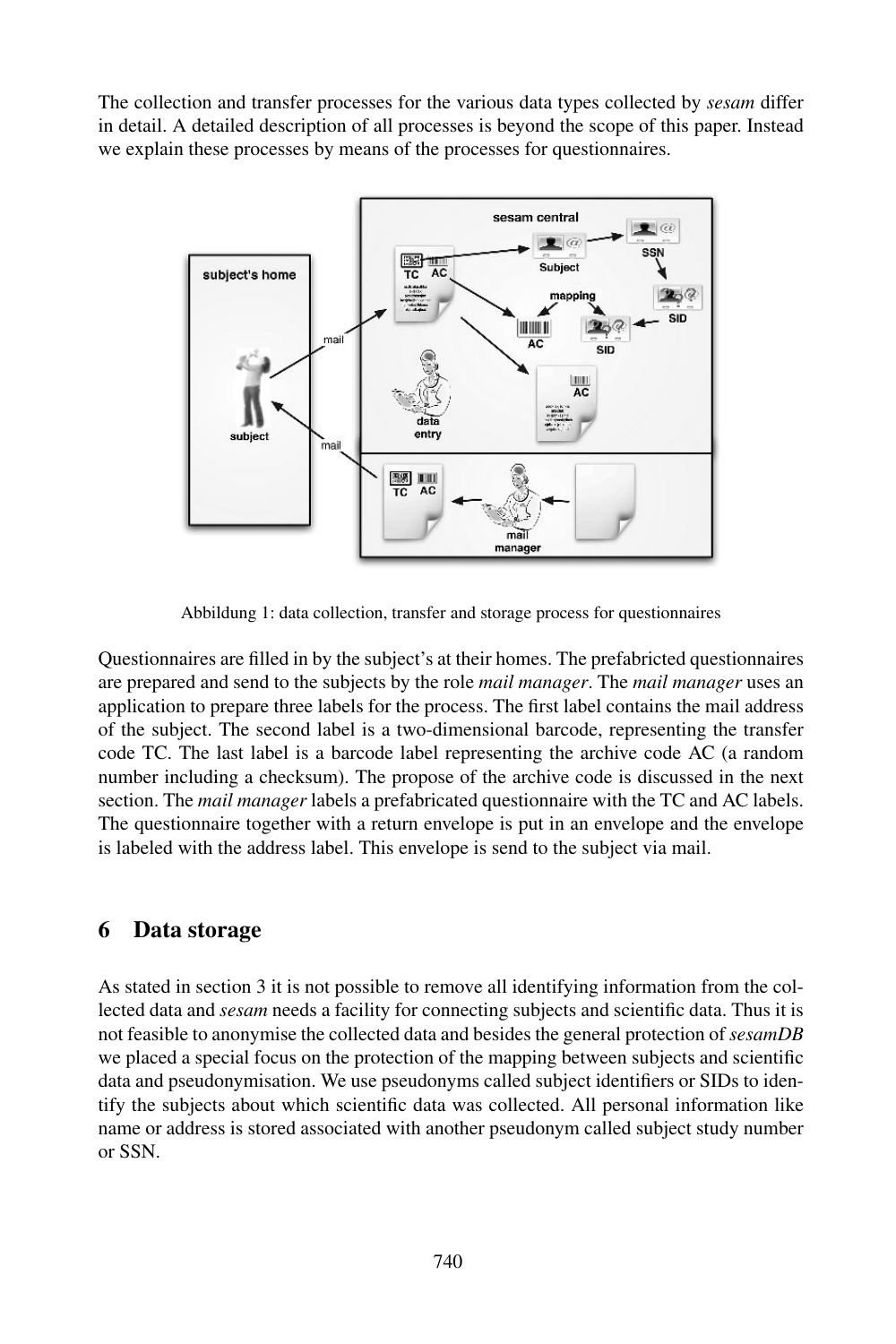The mapping between SID and SSN is not stored in *sesamDB*. We establish an electronic data custodian to control the access to the mapping between the SSNs and the SIDs. The mapping information is stored in a second database located at an external location and administrated by an external organisation. This external database, called *mapDB*, is connected to *sesamDB* via a private connection. *sesam*-employees have no direct access to *mapDB* and can only access the mapping information using a *sesam* client application. These client applications authenticate users and restrict the access to the mapping information to specific use cases. For example, the client application for data entry is used to decrypt a TC, receive the SSN from *sesamDB*, find the associated SID in *mapDB* and store the scientific data together with the SID in *sesamDB*.



Abbildung 2: overview data collection, transfer and storage

When data is transferred to the central site the measurement information MI is transferred encrypted as the transfer code TC. At the central site the role *data entry* uses a *sesam* client application to enter the data into *sesamDB* and scan the barcode representing the TC. This application decrypts the TC and replaces the subject information in MI with the SSN. The personal information contained in MI is used to find the correct SSN. In a second step the mapping information is received from *mapDB* and the SSN is replaced with the SID. The collected data associated with SID is then stored in *sesamDB*.

Some of the data collected by *sesam*, like biological samples and informed consents, will be archived in physical form. For reference these items are labelled with barcodes each representing a random number with checksum. The mapping between these archive codes or ACs and the SIDs identifying the subjects will be stored in *sesamDB*.

As stated before it is important to include the backup strategy in our security concept. *sesamDB* will be backed up to a second server on a daily basis. This second server is placed in the same location with the *sesamDB* server. In addition tape backups will be performed every week and the tapes will be stored in a secured location outside the central site.

Like in the last section we present a data storage process as an example. We pick up the case of questionnaires, because it includes archive codes. When the subject returns the questionnaire to the central site via mail, the role *data entry* scans the TC and AC labels with a barcode scanner. The questionnaire itself is scanned and interpreted using a text